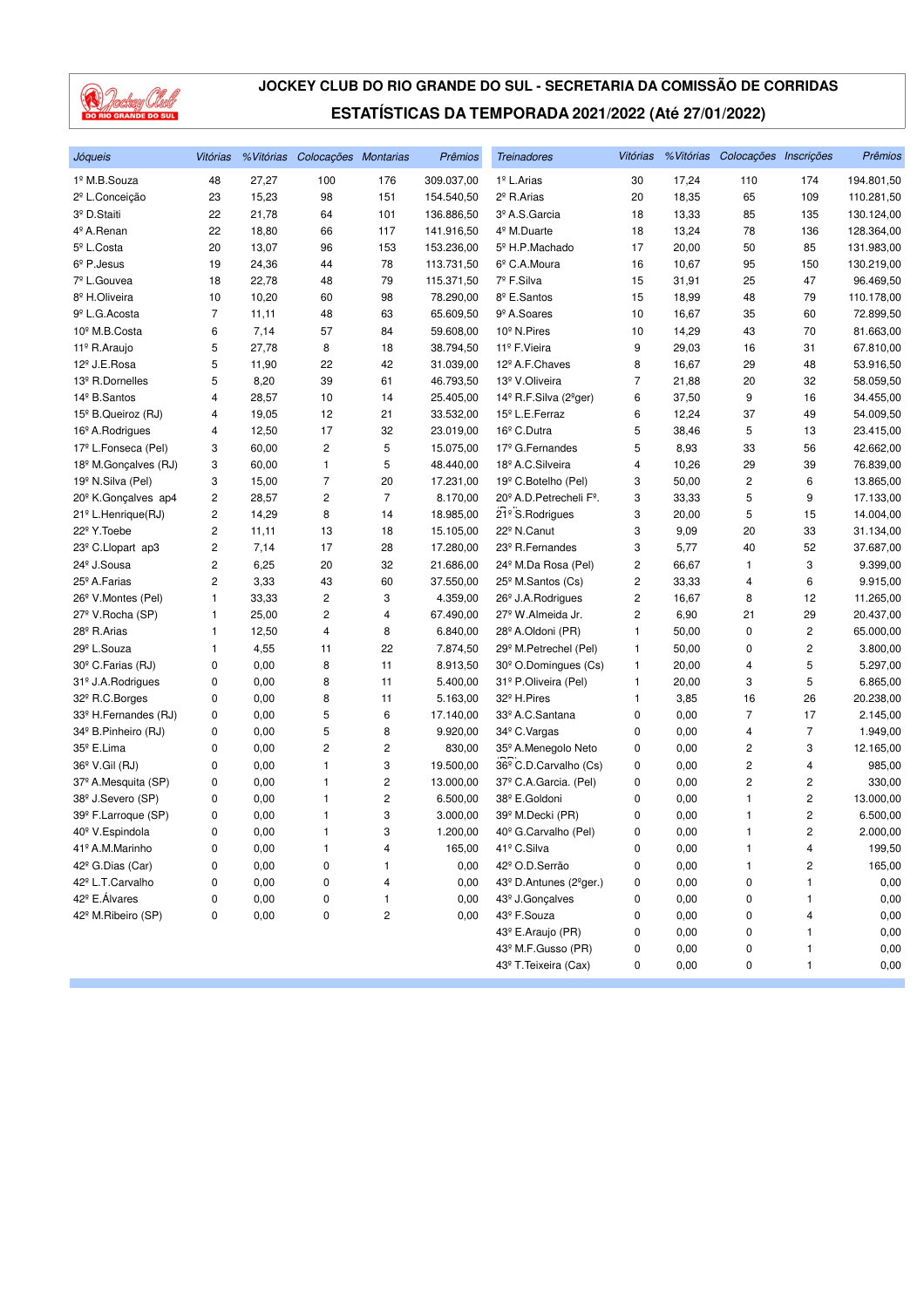

| Reprodutores                                            |                         |                         |                         | Corr. Ganh Vit. Coloc. | Prêmios    | Avós Maternos                                     |    |                         |                         | Corr. Ganh Vit. Coloc.  | Prêmios    |
|---------------------------------------------------------|-------------------------|-------------------------|-------------------------|------------------------|------------|---------------------------------------------------|----|-------------------------|-------------------------|-------------------------|------------|
| 1º Tiger Heart-(Scatmandu)                              | 21                      | 13                      | 25                      | 35                     | 139.565,50 | 1º Roi Normand-(Exclusive Native)                 | 21 | 10                      | 19                      | 66                      | 125.103,00 |
| 2 <sup>º</sup> Oliver Zip-USA(City Zip)                 | 12                      | 6                       | 16                      | 38                     | 112.089,00 | 2 <sup>°</sup> Wild Event-(Wild Again)            | 17 | 6                       | 15                      | 33                      | 107.195,00 |
| 3 <sup>º</sup> Wired Bryan-USA(Stormy Atlantic)         | 18                      | $\overline{7}$          | 13                      | 26                     | 70.355,00  | 3º Mensageiro Alado-(Ghadeer)                     | 9  | $\overline{7}$          | 11                      | 23                      | 64.381,50  |
| 4 <sup>º</sup> Adriano-(A.P. Indy)                      | 13                      | $\overline{7}$          | 12                      | 34                     | 79.487,50  | 4 <sup>º</sup> Put It Back-(Honour and Glory)     | 9  | 4                       | 8                       | 18                      | 41.633,50  |
| 5 <sup>°</sup> Agnes Gold-(Sunday Silence)              | 12                      | $\overline{7}$          | 12                      | 25                     | 63.664,50  | 5 <sup>°</sup> Magical Mile-(J.O.Tobin)           | 7  | 4                       | 8                       | 9                       | 40.390,00  |
| 6 <sup>°</sup> Forestry-(Storm Cat)                     | 14                      | 4                       | 9                       | 23                     | 64.964,00  | 6 <sup>°</sup> Point Given-(Thunder Gulch)        | 8  | 4                       | 5                       | 16                      | 33.872,50  |
| 7 <sup>º</sup> Midshipman-(Unbridled'S Song)            | 7                       | 3                       | 9                       | 14                     | 55.528,00  | 7º A.P. Indy-(Seattle Slew)                       | 1  | $\mathbf{1}$            | 5                       | $\overline{\mathbf{c}}$ | 32.150,00  |
| 8 <sup>º</sup> Koller-ARG(Orpen)                        | 8                       | 4                       | 7                       | 29                     | 62.838,00  | 8 <sup>º</sup> Know Heights-(Shirley Heights)     | 6  | 3                       | 5                       | 17                      | 30.541,50  |
| 9º Goldikovic-(Galileo)                                 | 12                      | 6                       | $\overline{7}$          | 28                     | 61.045,50  | 9º Watchmon-(Maria'S Mon)                         | 2  | 2                       | 5                       | 4                       | 25.440,00  |
| 10 <sup>°</sup> Glória de Campeão-(Impression)          | $\overline{7}$          | 4                       | $\overline{7}$          | 23                     | 53.742,00  | 10 <sup>°</sup> Public Purse-(Private Account)    | 10 | 3                       | 4                       | 24                      | 40.730,50  |
| 11º Billion Dollar-(Put It Back)                        | 14                      | 6                       | $\overline{7}$          | 25                     | 51.342,50  | 11º Blade Prospector-(Music Prospector)           | 7  | 3                       | 4                       | 20                      | 38.872,00  |
| 12 <sup>°</sup> Unbridled Star-(Honour and Glory)       | 4                       | 3                       | 6                       | 10                     | 30.554,50  | 12º Sulamani-(Hernando)                           | 2  | $\overline{c}$          | 4                       | 10                      | 24.869,00  |
| 13 <sup>°</sup> Victory Is Ours-(Northern Afleet)       | 11                      | 5                       | 5                       | 17                     | 41.260,00  | 13 <sup>°</sup> Whywhywhy-(Mr.Greeley)            | 1  | $\mathbf{1}$            | 4                       | 5                       | 24.624,00  |
| 14 <sup>º</sup> Holding Glory-(Public Purse)            | 4                       | 3                       | 4                       | 13                     | 46.014,00  | 14 <sup>°</sup> Inexplicable-(Miswaki)            | 5  | 2                       | 4                       | 8                       | 22.693,00  |
| 15 <sup>°</sup> First American-(Quiet American)         | 3                       | 3                       | 4                       | 8                      | 40.480,00  | 15 <sup>°</sup> Our Emblem-(Mr. Prospector)       | 1  | 1                       | 4                       | 2                       | 22.690,00  |
| 16 <sup>°</sup> Tokay-(Wild Event)                      | 12                      | 3                       | 4                       | 24                     | 35.475,50  | 16 <sup>°</sup> Top Hat-(Royal Academy)           | 1  | $\mathbf{1}$            | 4                       | 8                       | 21.550,00  |
| 17 <sup>º</sup> Desejado Thunder-(Durban Thunder)       | 8                       | 3                       | 4                       | 16                     | 33.838,00  | 17º Grand Slam-PR(Gone West)                      | 3  | 1                       | 4                       | 6                       | 21.372,00  |
| 18º Drosselmeyer-USA(Distorted Humor)                   | 6                       | 4                       | 4                       | 23                     | 29.204,00  | 18 <sup>°</sup> Tiger Heart-(Scatmandu)           | 3  | $\mathbf{1}$            | 4                       | 6                       | 19.364,00  |
| 19 <sup>°</sup> Un Belini-(Put It Back)                 | 2                       | 1                       | 4                       | 10                     | 28.040,00  | 19 <sup>°</sup> Redattore-(Roi Normand)           | 6  | 2                       | 3                       | 24                      | 34.554,00  |
| 20 <sup>°</sup> Alcorano-(Public Purse)                 | 4                       | 2                       | 4                       | $\overline{7}$         | 27.142,00  | 20 <sup>°</sup> Cape Town-(Seeking The Gold)      | 3  | 2                       | 3                       | 8                       | 31.507,00  |
| 21º Mr.Angra-(Romarin)                                  | 1                       | 1                       | 4                       | 8                      | 21.550,00  | 21º Crimson Tide-(Sadler'S Wells)                 | 8  | $\overline{c}$          | 3                       | 14                      | 24.534,00  |
| 22º Kodiak Kowboy-USA(Posse)                            | 6                       | 3                       | 4                       | 5                      | 19.815,00  | 22 <sup>°</sup> Spend A Buck-(Buckaroo)           | 6  | $\overline{\mathbf{c}}$ | 3                       | 17                      | 21.991,50  |
| 23 <sup>°</sup> Salto-(Pivotal)                         | 5                       | 2                       | 3                       | 15                     | 21.417,00  | 23º Choctaw Ridge-USA(Mr.Prospector)              | 4  | 3                       | 3                       | 13                      | 20.107,50  |
| 24 <sup>°</sup> Quick Road-(Jules)                      | 2                       | 1                       | 3                       | 11                     | 19.629,00  | 24 <sup>°</sup> Lil'S Lad-(Pine Bluff)            | 1  | $\mathbf{1}$            | 3                       | 11                      | 18.418,00  |
| 25 <sup>°</sup> Pioneering-(Mr.Prospector)              | 5                       | 2                       | 3                       | 15                     | 18.175,00  | 25 <sup>°</sup> Spring Halo-(Southern Halo)       | 8  | $\overline{\mathbf{c}}$ | 3                       | 18                      | 17.515,00  |
| 26 <sup>°</sup> Poker Face-(Wild Event)                 | 4                       | 2                       | 3                       | 10                     | 16.900,00  | 26 <sup>°</sup> Romarin-(Itajara)                 | 2  | $\overline{c}$          | 3                       | $\overline{4}$          | 15.609,00  |
| 27 <sup>°</sup> Union Avenue-USA(Gone West)             | 5                       | 2                       | 3                       | 5                      | 16.471,50  | 27 <sup>°</sup> Woodman-(Mr.Prospector)           | 1  | 1                       | 3                       | 6                       | 13.705,00  |
| 28 <sup>°</sup> Crocodilo Dandy-PR(Belong To Me)        | 3                       | 2                       | 3                       | 5                      | 15.349,00  | 28 <sup>°</sup> First American-(Quiet American)   | 8  | $\overline{\mathbf{c}}$ | $\overline{\mathbf{c}}$ | 27                      | 27.710,00  |
| 29º Taludo-(Music Prospector)                           | 2                       | 2                       | 3                       | 4                      | 13.110,00  | 29º Roman Ruler-(Fusaichi Pegasus)                | 1  | 1                       | $\overline{\mathbf{c}}$ | $\mathbf{1}$            | 27.200,00  |
| 30 <sup>°</sup> Wild Event-(Wild Again)                 | 5                       | 2                       | 2                       | 7                      | 49.095,00  | 30 <sup>°</sup> Salute The Sarge-(Forest Wildcat) | 2  | $\mathbf{1}$            | $\overline{c}$          | 9                       | 26.738,00  |
| 31º Redattore-(Roi Normand)                             | 8                       | 2                       | $\overline{\mathbf{c}}$ | 39                     | 33.569,00  | 31º Vettori-(Machiavellian)                       | 6  | $\overline{c}$          | $\overline{c}$          | $\overline{7}$          | 25.628,00  |
| 32 <sup>°</sup> Out Of Control-(Vettori)                | 5                       | 2                       | 2                       | 23                     | 25.311,50  | 32º Tiznow-(Cee'S Tizzy)                          | 1  | $\mathbf{1}$            | 2                       | 3                       | 24.700,00  |
| 33 <sup>°</sup> Jeune-Turc-(Know Heights)               | 4                       | $\overline{\mathbf{c}}$ | 2                       | 19                     | 24.122,00  | 33º Dodge-(Mr. Prospector)                        | 9  | $\overline{\mathbf{c}}$ | $\overline{\mathbf{c}}$ | 24                      | 19.608,00  |
| 34 <sup>°</sup> Catcher In The Sky-(Catcher In The Rye) | 4                       | 2                       | 2                       | 16                     | 16.831,00  | 34 <sup>°</sup> Notation-(Well Decorated)         | 3  | $\mathbf{1}$            | 2                       | 5                       | 16.824,00  |
| 35 <sup>°</sup> É do Sul-(Irish Fighter)                | 1                       | 1                       | $\overline{\mathbf{c}}$ | 4                      | 16.599,00  | 35 <sup>°</sup> Ghadeer-(Lyphard)                 | 5  | $\overline{c}$          | $\overline{\mathbf{c}}$ | 15                      | 16.821,50  |
| 36 <sup>°</sup> Embaixador Inglês-SP(First American)    | 3                       | 1                       | 2                       | 12                     | 15.051,50  | 36 <sup>°</sup> Mark Of Esteem-(Darshaan)         | 3  | $\overline{\mathbf{c}}$ | $\overline{c}$          | 5                       | 16.148,00  |
| 37º Eyeofthetiger-(Tempranero)                          | 2                       | 1                       | 2                       | 8                      | 12.687,50  | 37º Fast Fingers-(Mt.Livermore)                   | 4  | 2                       | $\overline{c}$          | 8                       | 15.764,50  |
| 38 <sup>°</sup> Arambaré-(Jarraar)                      | 1                       | 1                       | 2                       | 3                      | 10.965,00  | 38 <sup>°</sup> Linngari-(Indian Ridge)           | 1  | 1                       | 2                       | 2                       | 14.600,00  |
| 39 <sup>°</sup> Nedawi-(Rainbow Quest)                  | 4                       | 2                       | 2                       | 4                      | 9.600,00   | 39 <sup>°</sup> Northern Afleet-(Afleet)          | 6  | 2                       | 2                       | 9                       | 12.975,00  |
| 40° Crafty C.T.-(Crafty Prospector)                     | 3                       | $\mathbf{1}$            | 2                       | 6                      | 9.570,00   | 40 <sup>°</sup> Fahim-(Green Desert)              | 3  | $\overline{2}$          | $\overline{2}$          | 9                       | 12.913,00  |
| 41º Valente Master-(Holzmeister)                        | 1                       | 1                       | 2                       | 1                      | 8.820,00   | 41º Red Runner-(Storm Cat)                        | 2  | 1                       | $\overline{c}$          | 8                       | 12.607,50  |
| 42º Chronnos-(Elusive Quality)                          | 2                       | 2                       | 2                       | 0                      | 7.290,00   | 42 <sup>°</sup> Burooj-(Danzig)                   | 4  | 1                       | $\overline{\mathbf{c}}$ | 12                      | 12.443,50  |
| 43º Mike Toor-(Dodge)                                   | 2                       | 1                       | 2                       | 1                      | 6.825,00   | 43º Gilded Time (USA)-(Timeless Moment)           | 2  | $\mathbf{1}$            | 2                       | 4                       | 11.989,50  |
| 44º Flymetothemoon-(Roi Normand)                        | 3                       | 1                       | 2                       | 1                      | 6.790,00   | 44º Christine' S Outlaw-(Wild Again)              | 1  | 1                       | 2                       | 7                       | 9.845,00   |
| 45 <sup>°</sup> Kentuckian-(Tiznow)                     | 2                       | 1                       | 1                       | 0                      | 65.000,00  | 45 <sup>°</sup> Caro Tordilho-(Ringaro)           | 1  | $\mathbf{1}$            | 2                       | 4                       | 9.342,00   |
| 46 <sup>°</sup> Courtier-(Pioneerof The Nile)           | 10                      | $\mathbf{1}$            | 1                       | 22                     | 20.041,50  | 46 <sup>°</sup> American Gipsy-(Septième Ciel)    | 4  | $\overline{\mathbf{c}}$ | $\overline{\mathbf{c}}$ | 2                       | 9.240,00   |
| 47º Put It Back-(Honour and Glory)                      | 7                       | 1                       | 1                       | 22                     | 18.923,00  | 47º Mig-(Magical Mile)                            | 1  | 1                       | $\overline{\mathbf{c}}$ | 1                       | 8.820,00   |
| 48º Que Fenômeno-(Northern Afleet)                      | $\overline{\mathbf{c}}$ | 1                       | 1                       | 10                     | 15.980,00  | 48 <sup>°</sup> Odysseus-(Sail Through)           | 1  | 1                       | 2                       | 1                       | 8.740,00   |
| 49º T.H.Approval-(With Approval)                        | 4                       | 1                       | 1                       | 11                     | 11.220,00  | 49º Emmson-(Ela-Mana-Mou)                         | 1  | 1                       | 2                       | 0                       | 8.490,00   |
| 50° Sanduka-(Wild Event)                                | 1                       | 1                       | 1                       | 8                      | 9.870,00   | 50° Sekari-(Polish Precedent)                     | 1  | $\mathbf{1}$            | 2                       | 2                       | 7.920,00   |
|                                                         |                         |                         |                         |                        |            |                                                   |    |                         |                         |                         |            |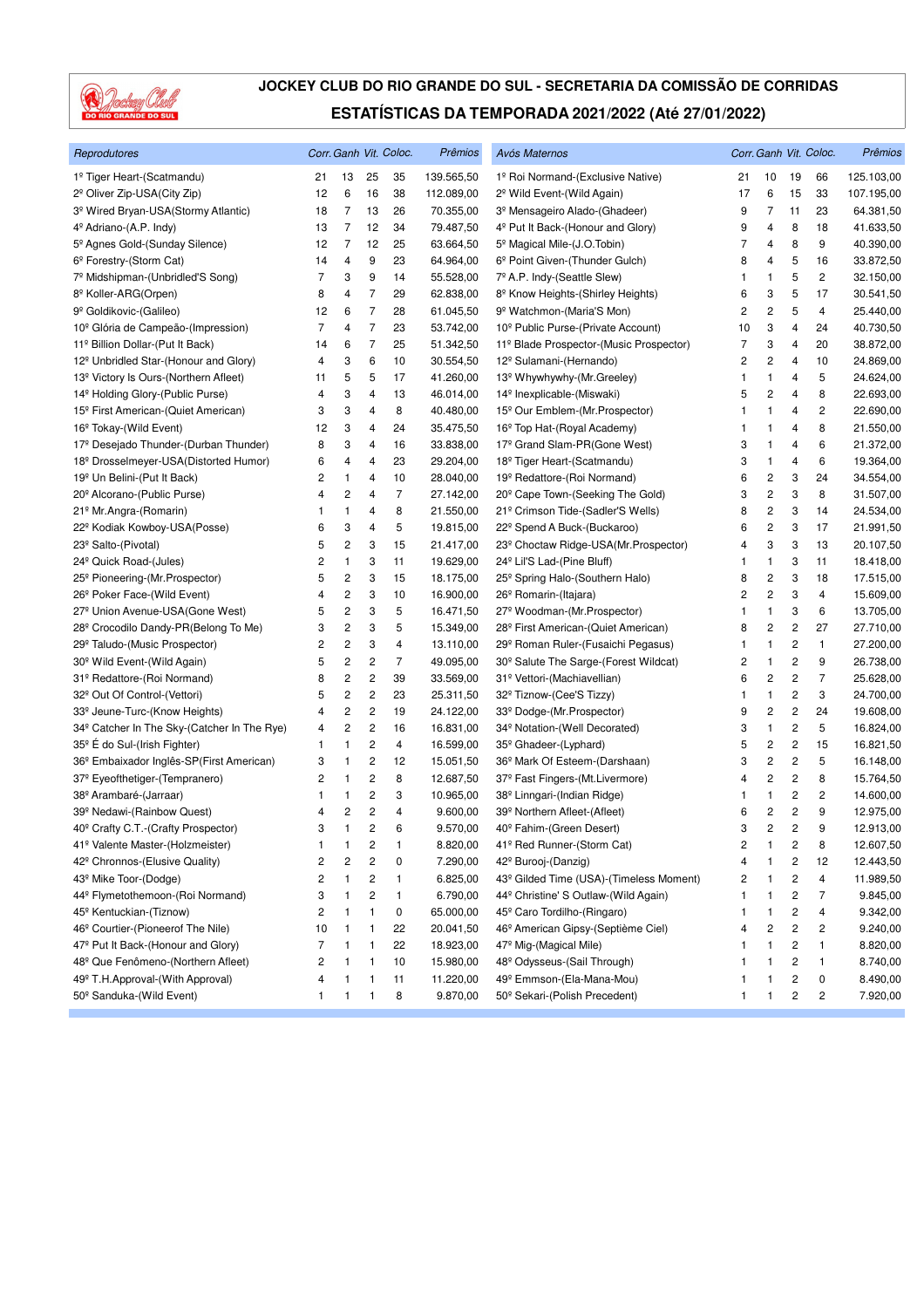

| Proprietários                                        |    |                         |                         | Corr. Ganh Vit. Coloc. | Prêmios    | Criadores                                    |                |                |                         | Corr. Ganh Vit. Coloc. | Prêmios   |
|------------------------------------------------------|----|-------------------------|-------------------------|------------------------|------------|----------------------------------------------|----------------|----------------|-------------------------|------------------------|-----------|
| 1º Alberto J. Tiellet Miorim                         | 16 | 12                      | 20                      | 63                     | 145.118,50 | 1º Haras Figueira do Lago                    | 10             | 7              | 14                      | 49                     | 97.838,00 |
| 2º Global Oil Distribuidora de Petróleo Ltda         | 18 | 9                       | 19                      | 58                     | 103.409,00 | 2 <sup>º</sup> Haras Celcape                 | 7              | 4              | 14                      | 24                     | 97.725,50 |
| 3 <sup>º</sup> Stud Sion                             | 20 | 6                       | 14                      | 37                     | 90.891,00  | 3 <sup>º</sup> Haras Springfield             | 8              | 5              | 13                      | 14                     | 72.939,00 |
| 4º Ramiro Curi de Lemos                              | 3  | 3                       | 8                       | 4                      | 48.065,00  | 4 <sup>º</sup> Haras Alves Teixeira          | 16             | 7              | 9                       | 39                     | 72.150,50 |
| 5º Haras Maluga                                      | 6  | 4                       | 7                       | 19                     | 57.069,50  | 5 <sup>°</sup> Haras J.G.                    | 14             | 5              | 8                       | 30                     | 50.797,50 |
| 6 <sup>°</sup> Stud Boate Azul                       | 10 | $\overline{c}$          | 7                       | 26                     | 55.194,00  | 6 <sup>°</sup> Haras Santa Maria de Araras   | 19             | 6              | $\overline{7}$          | 40                     | 95.305,00 |
| 7º Coudelaria San Paolo                              | 5  | 3                       | $\overline{7}$          | 15                     | 41.133,50  | 7º Haras Maluga                              | $\overline{7}$ | 4              | $\overline{7}$          | 19                     | 57.460,00 |
| 8 <sup>º</sup> Haras Uberlândia                      | 7  | 4                       | $\overline{7}$          | 21                     | 41.126,00  | 8º Haras Capela de Santana                   | 15             | 6              | $\overline{7}$          | 26                     | 54.160,50 |
| 9 <sup>º</sup> Mauricio Roriz dos Santos             | 8  | 5                       | 6                       | 14                     | 47.934,50  | 9 <sup>º</sup> Haras Uberlândia              | 8              | 4              | $\overline{7}$          | 33                     | 50.976,00 |
| 10 <sup>°</sup> Haras Rio Iguassu                    | 7  | 4                       | 5                       | 11                     | 90.475,00  | 10 <sup>°</sup> Haras Santarém               | $\overline{7}$ | $\overline{4}$ | $\overline{7}$          | 11                     | 39.635,00 |
| 11º Stud Alegretense                                 | 1  | 1                       | 5                       | 4                      | 23.085,00  | 11º Haras Dilema                             | 3              | $\mathbf{1}$   | 6                       | 12                     | 33.922,50 |
| 12 <sup>º</sup> Stud Slick                           | 8  | 4                       | 5                       | 11                     | 22.749,00  | 12 <sup>º</sup> Haras Ereporã                | 4              | 3              | 6                       | 6                      | 28.060,50 |
| 13º Ricardo Corrêa                                   | 4  | $\overline{\mathbf{c}}$ | 4                       | 19                     | 47.030,50  | 13 <sup>°</sup> Haras Vale Verde             | 9              | 5              | 5                       | 13                     | 39.220,00 |
| 14 <sup>º</sup> Stud Lobão de Pelotas                | 6  | 2                       | 4                       | 15                     | 30.710,00  | 14 <sup>º</sup> Stud Ferragus                | 6              | 2              | 5                       | 11                     | 27.754,00 |
| 15 <sup>°</sup> Stud Casablanca                      | 10 | 4                       | 4                       | 14                     | 29.067,50  | 15 <sup>°</sup> Haras Cima                   | 4              | 1              | $\overline{4}$          | 11                     | 35.035,50 |
| 16 <sup>°</sup> Haras das Araucárias                 | 3  | 2                       | 4                       | 2                      | 17.760,00  | 16 <sup>º</sup> Haras Di Cellius             | 8              | 4              | $\overline{4}$          | 25                     | 31.028,50 |
| 17 <sup>º</sup> Stud Duplo Ouro                      | 7  | 3                       | 3                       | 16                     | 64.042,00  | 17 <sup>º</sup> Haras Corunilha              | 2              | 2              | $\overline{4}$          | 5                      | 21.670,00 |
| 18 <sup>°</sup> Guilherme Vargas Dias                | 5  | 3                       | 3                       | 38                     | 36.037,00  | 18 <sup>º</sup> Haras Torrão de Ouro         | 1              | 1              | 4                       | 8                      | 21.550,00 |
| 19 <sup>°</sup> Stud Red Bier                        | 2  | 2                       | 3                       | 4                      | 24.500,00  | 19 <sup>º</sup> Haras Doce Vale              | 4              | 3              | 4                       | 6                      | 16.890,00 |
| 20 <sup>°</sup> Stud Vicente Garbin Obino            | 4  | 3                       | 3                       | 3                      | 20.575,00  | 20 <sup>°</sup> Haras Rio Iguassu            | 8              | 2              | 3                       | 6                      | 79.180,00 |
| 21 <sup>°</sup> Stud Brother and Sister              | 2  | 1                       | 3                       | 10                     | 18.869,00  | 21 <sup>º</sup> Haras Regina                 | 3              | 3              | 3                       | 5                      | 27.250,00 |
| 22 <sup>°</sup> Stud Kid                             | 1  | 1                       | 3                       | 11                     | 18.418,00  | 22 <sup>º</sup> Haras Ponta Porã             | 9              | 2              | 3                       | 15                     | 25.095,00 |
| 23 <sup>º</sup> Franklin José Chaves                 | 5  | 2                       | 3                       | 12                     | 17.005,00  | 23 <sup>°</sup> Haras Santa Rita da Serra    | 6              | 3              | 3                       | 21                     | 21.864,50 |
| 24 <sup>°</sup> Gil Boczianowski Irala               | 3  | 2                       | 3                       | 5                      | 15.938,00  | 24 <sup>°</sup> Haras Estrela Energia        | 2              | $\mathbf{1}$   | 3                       | 13                     | 20.715,00 |
| 25 <sup>°</sup> Coudelaria Internacional             | 3  | 3                       | 3                       | 6                      | 15.672,00  | 25 <sup>°</sup> Haras Anderson               | 5              | $\overline{c}$ | 3                       | 14                     | 20.646,50 |
| 26 <sup>°</sup> Stud Mo Bay                          | 1  | 1                       | 3                       | 0                      | 13.600,00  | 26 <sup>°</sup> Haras Cruz de Pedra          | 4              | $\mathbf 2$    | 3                       | 10                     | 20.389,00 |
| 27º Haras dos Girassóis                              | 2  | 2                       | 3                       | $\mathbf{1}$           | 11.325,00  | 27º Homero Tarragô Filho                     | 4              | 2              | 3                       | 13                     | 18.629,50 |
| 28 <sup>°</sup> Luiz Henrique F. dos Santos          | 4  | 2                       | $\overline{c}$          | 12                     | 19.369,00  | 28 <sup>°</sup> Haras Gherar                 | 2              | 2              | 3                       | 11                     | 16.192,50 |
| 29º Agamenon Machado de Assis Berni                  | 4  | 2                       | $\overline{c}$          | 10                     | 16.830,00  | 29 <sup>°</sup> Haras Nova Vitória           | 3              | 2              | 3                       | 5                      | 15.349,00 |
| 30 <sup>°</sup> Ana Claudia Espindola Carvalhal      | 1  | 1                       | $\overline{c}$          | 4                      | 16.599,00  | 30 <sup>°</sup> Haras Cerro Formoso          | 1              | 1              | 2                       | 1                      | 27.200,00 |
| 31º Telmo Nunes Estrella                             | 3  | 2                       | $\overline{c}$          | 10                     | 16.370,00  | 31º Paulo Neri de Lima Bergamo               | 2              | $\mathbf{1}$   | $\overline{c}$          | 4                      | 25.300,00 |
| 32 <sup>º</sup> Stud Vô Chico / Haras Troiano Fialho | 3  | 1                       | 2                       | $\overline{7}$         | 16.131,00  | 32º Haras Nijú                               | $\overline{7}$ | 2              | $\overline{c}$          | 20                     | 24.254,00 |
| 33º Stud La Moneda                                   | 2  | 2                       | $\overline{c}$          | 8                      | 15.571,00  | 33º Stud Eternamente Rio                     | 5              | 2              | $\overline{c}$          | 16                     | 20.965,00 |
| 34 <sup>°</sup> Stud A M L                           | 1  | 1                       | 2                       | 0                      | 15.500,00  | 34 <sup>°</sup> Haras Cambay                 | 6              | 2              | $\overline{c}$          | 15                     | 17.912,50 |
| 35 <sup>°</sup> Stud F. F. F. J.                     | 2  | 1                       | 2                       | 9                      | 14.662,00  | 35 <sup>°</sup> Haras Paraiso da Lagoa       | 4              | $\mathbf{1}$   | 2                       | 16                     | 16.701,50 |
| 36º Fabiane de Mattos                                | 1  | 1                       | $\overline{c}$          | $\overline{c}$         | 14.600,00  | 36º Coudelaria Monte Parnaso                 | 1              | $\mathbf{1}$   | $\overline{c}$          | $\overline{4}$         | 16.599,00 |
| 37 <sup>º</sup> Stud Pereirão                        | 1  | 1                       | $\overline{c}$          | 8                      | 13.738,00  | 37º Haras LLC                                | 3              | $\mathbf{1}$   | $\overline{c}$          | 4                      | 15.675,00 |
| 38º Rafael Antonio Dias Gomes                        | 2  | 2                       | $\overline{\mathbf{c}}$ | 10                     | 13.200,00  | 38 <sup>°</sup> Stud La Moneda               | 2              | 2              | 2                       | 8                      | 15.571,00 |
| 39º Henrique Menegotto Lorea                         | 1  | 1                       | 2                       | 6                      | 13.156,50  | 39º Agro Pastoril Haras São Luiz Ltda        | 3              | 2              | 2                       | 10                     | 14.602,50 |
| 40 <sup>°</sup> Stud São Jorge Jaguarão              | 2  | 2                       | $\overline{2}$          | 4                      | 11.835,00  | 40 <sup>°</sup> Fabiane de Mattos            | 1              | $\mathbf{1}$   | 2                       | $\overline{2}$         | 14.600,00 |
| 41º Diogo de Oliveira Machado                        | 4  | 1                       | $\overline{\mathbf{c}}$ | 9                      | 11.785,00  | 41º Stud Embalagem                           | 2              | 1              | 2                       | 7                      | 14.367,00 |
| 42º Haras Nova Vitória                               | 4  | 2                       | $\overline{\mathbf{c}}$ | 5                      | 11.439,00  | 42º TBS International Stud                   | 2              | 1              | 2                       | 10                     | 14.336,50 |
| 43º Stud Hulk                                        | 3  | 2                       | 2                       | 3                      | 11.215,00  | 43º Haras Nacional                           | 3              | 2              | $\overline{\mathbf{c}}$ | 12                     | 13.855,00 |
| 44º Felipe Audino Herzer Brum                        | 1  | 1                       | 2                       | 0                      | 11.000,00  | 44º Haras Diamante do Sul                    | 2              | 2              | $\overline{\mathbf{c}}$ | 10                     | 13.588,00 |
| 45 <sup>°</sup> Delbio Marques                       | 2  | 2                       | 2                       | 7                      | 10.395,00  | 45 <sup>°</sup> Igor de Andrade Kickhofel    | 1              | 1              | 2                       | 3                      | 11.689,50 |
| 46 <sup>º</sup> José Paulo Scorsatto Elias           | 9  | 1                       | 2                       | 7                      | 10.264,50  | 46 <sup>°</sup> Haras Santa Ignês de Spanier | 3              | 1              | $\overline{\mathbf{c}}$ | 6                      | 11.220,00 |
| 47º Haras Salles Moura                               | 3  | 2                       | $\overline{\mathbf{c}}$ | 6                      | 10.185,00  | 47º Haras Balada                             | 1              | 1              | 2                       | 7                      | 9.845,00  |
| 48º Haras Santa Ignês de Spanier                     | 1  | 1                       | 2                       | 1                      | 9.399,00   | 48 <sup>°</sup> Haras Tessarollo             | 1              | 1              | 2                       | 4                      | 9.342,00  |
| 49º Suedy José Rodrigues da Silva                    | 1  | 1                       | 2                       | 3                      | 9.216,00   | 49º Thiago Batista                           | 2              | 1              | 2                       | 1                      | 9.330,00  |
| 50º Haras do Marmeleiro                              | 1  | 1                       | 2                       | 1                      | 8.820,00   | 50 <sup>°</sup> Haras do Marmeleiro          | 1              | 1              | $\overline{\mathbf{c}}$ | 1                      | 8.820,00  |
|                                                      |    |                         |                         |                        |            |                                              |                |                |                         |                        |           |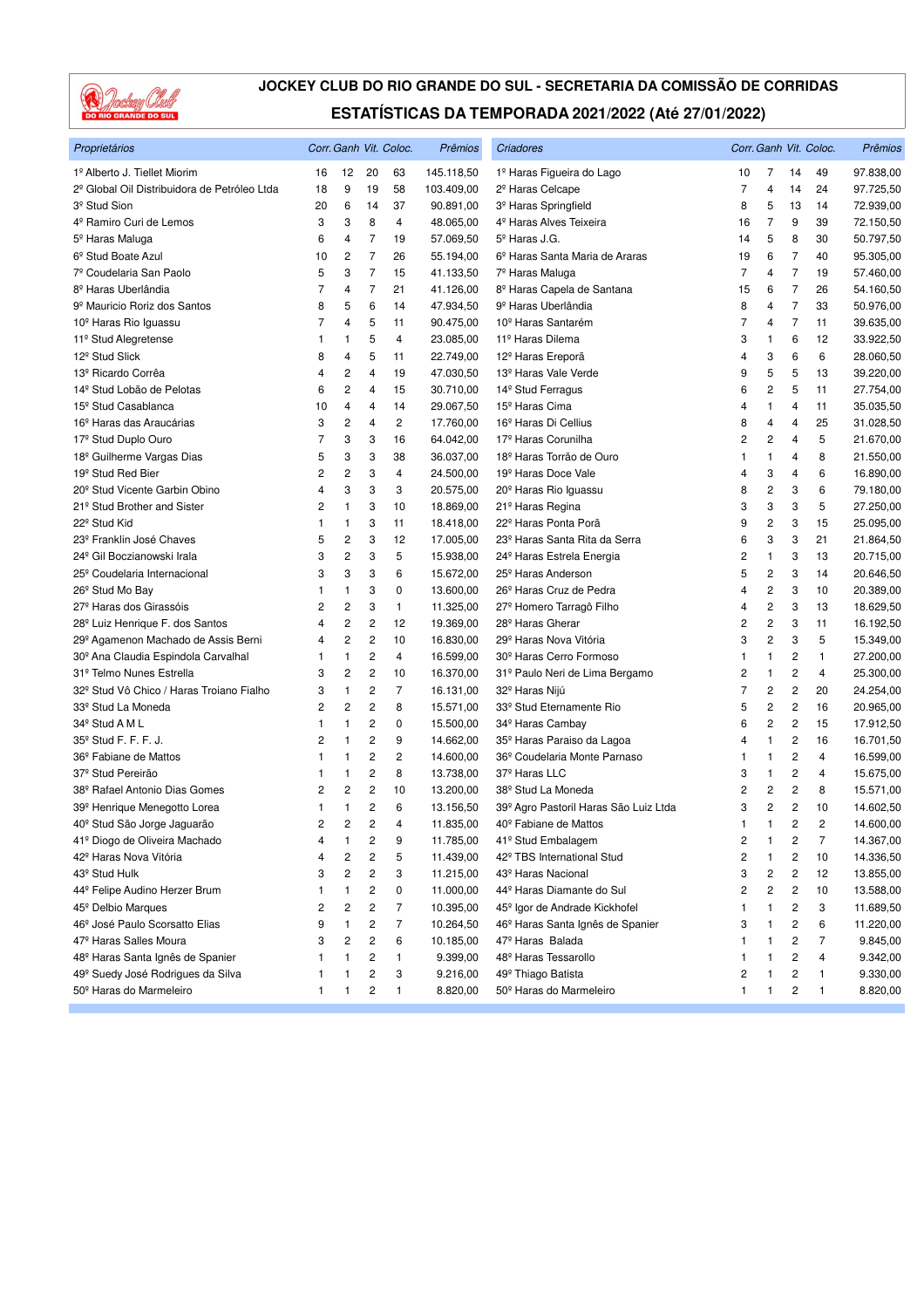

| Criadores (2 anos)                         | Corr. Ganh Vit. Coloc. |          |          |          | Prêmios   | Reprodutores (2 anos)                                | Corr. Ganh Vit. Coloc. |              |          |          | <b>Prêmios</b> |
|--------------------------------------------|------------------------|----------|----------|----------|-----------|------------------------------------------------------|------------------------|--------------|----------|----------|----------------|
| 1º Haras Capela de Santana                 | 4                      | 2        | 2        | 2        | 12.190,00 | 1º Wired Bryan-USA(Stormy Atlantic)                  | 3                      | 2            | 2        | 0        | 10.600,00      |
| 2 <sup>°</sup> Haras Rio Iguassu           |                        |          |          | 0        | 65.000,00 | 2 <sup>º</sup> Kentuckian-(Tiznow)                   | 2                      |              |          | $\Omega$ | 65.000,00      |
| 3 <sup>º</sup> Haras Santa Maria de Araras | 2                      |          |          |          | 6.890,00  | 3 <sup>º</sup> Adriano-(A.P. Indy)                   |                        |              |          |          | 6.890,00       |
| 4 <sup>º</sup> Aluizio Merlin Ribeiro      |                        | 0        | 0        |          | 19.500,00 | 4 <sup>°</sup> Quiz Kid-(Forestry)                   |                        | 0            | 0        |          | 19.500,00      |
| 5 <sup>º</sup> Haras Cima                  |                        | 0        | 0        |          | 13.000,00 | 5º Forestry-(Storm Cat)                              |                        | 0            | $\Omega$ |          | 13.000,00      |
| 6 <sup>°</sup> Haras Free Way              |                        | $\Omega$ | $\Omega$ |          | 6.500,00  | 6 <sup>°</sup> Tiger Heart-(Scatmandu)               | 2                      | $\Omega$     | $\Omega$ |          | 6.500,00       |
| 7 <sup>º</sup> Haras Alves Teixeira        | 3                      | $\Omega$ | 0        |          | 3.250,00  | 7 <sup>º</sup> Billion Dollar-(Put It Back)          | 2                      | $\Omega$     | 0        |          | 3.250,00       |
| 8º Haras Paraiso da Lagoa                  |                        | 0        | 0        | 3        | 2.915,00  | 8 <sup>°</sup> Embaixador Inglês-SP(First American)  |                        | 0            | 0        | 3        | 2.915,00       |
| 9 <sup>º</sup> Haras Vale Verde            | 2                      | 0        | 0        |          | 1.590,00  | 9 <sup>°</sup> Tokay-(Wild Event)                    | 2                      | <sup>0</sup> | 0        | 2        | 1.590,00       |
| 10 <sup>°</sup> Eládio Mavignier Benevides |                        | 0        | 0        |          | 1.060,00  | 10 <sup>°</sup> Victory Is Ours-(Northern Afleet)    | 2                      | $\Omega$     | $\Omega$ |          | 1.590,00       |
| 11º Homero Tarragô Filho                   |                        | 0        | 0        |          | 530,00    | 11º Goldikovic-(Galileo)                             | 2                      | 0            | 0        |          | 1.060,00       |
| 11º Haras das Araucárias                   |                        | 0        | $\Omega$ |          | 530,00    | 12 <sup>º</sup> La Fúria Negra-PR(Mensageiro Alado)  |                        | 0            |          |          | 530,00         |
| 13 <sup>º</sup> Stud Globo                 |                        | 0        | 0        |          | 265,00    | 12 <sup>°</sup> Redattore-(Roi Normand)              |                        | $\Omega$     | $\Omega$ |          | 530,00         |
| 14 <sup>º</sup> Haras Cambay               |                        | 0        | 0        | 0        | 0,00      | 14 <sup>°</sup> Alcorano-(Public Purse)              |                        | 0            | $\Omega$ |          | 265,00         |
| 14 <sup>º</sup> Haras Charmville           |                        | 0        | 0        | 0        | 0,00      | 15 <sup>°</sup> Courtier-(Pioneerof The Nile)        |                        | $\Omega$     | $\Omega$ | $\Omega$ | 0,00           |
| 14 <sup>°</sup> Stud Villas de Aguiar      |                        | 0        | 0        | $\Omega$ | 0,00      | 15 <sup>°</sup> Koller-ARG(Orpen)                    |                        | $\Omega$     | $\Omega$ | $\Omega$ | 0,00           |
| 14 <sup>º</sup> Haras Santa Rita da Serra  |                        | 0        | 0        | 0        | 0,00      | 15 <sup>°</sup> Joe Owen-RS(Christine'S Outlaw)      |                        | 0            | 0        | 0        | 0,00           |
| 14 <sup>º</sup> Haras Ereporã              |                        | 0        | 0        | 0        | 0,00      | 15 <sup>°</sup> Emcee-(Unbridled'S Song)             |                        | $\Omega$     | $\Omega$ | 0        | 0,00           |
| 14 <sup>°</sup> Haras Campestre            |                        | 0        | 0        | 0        | 0,00      | 15 <sup>°</sup> Save The Tiger-ARG(Giant'S Causeway) |                        | O            | $\Omega$ | 0        | 0,00           |
| 14º Haras Nijú                             |                        | 0        | 0        | $\Omega$ | 0,00      |                                                      |                        |              |          |          |                |